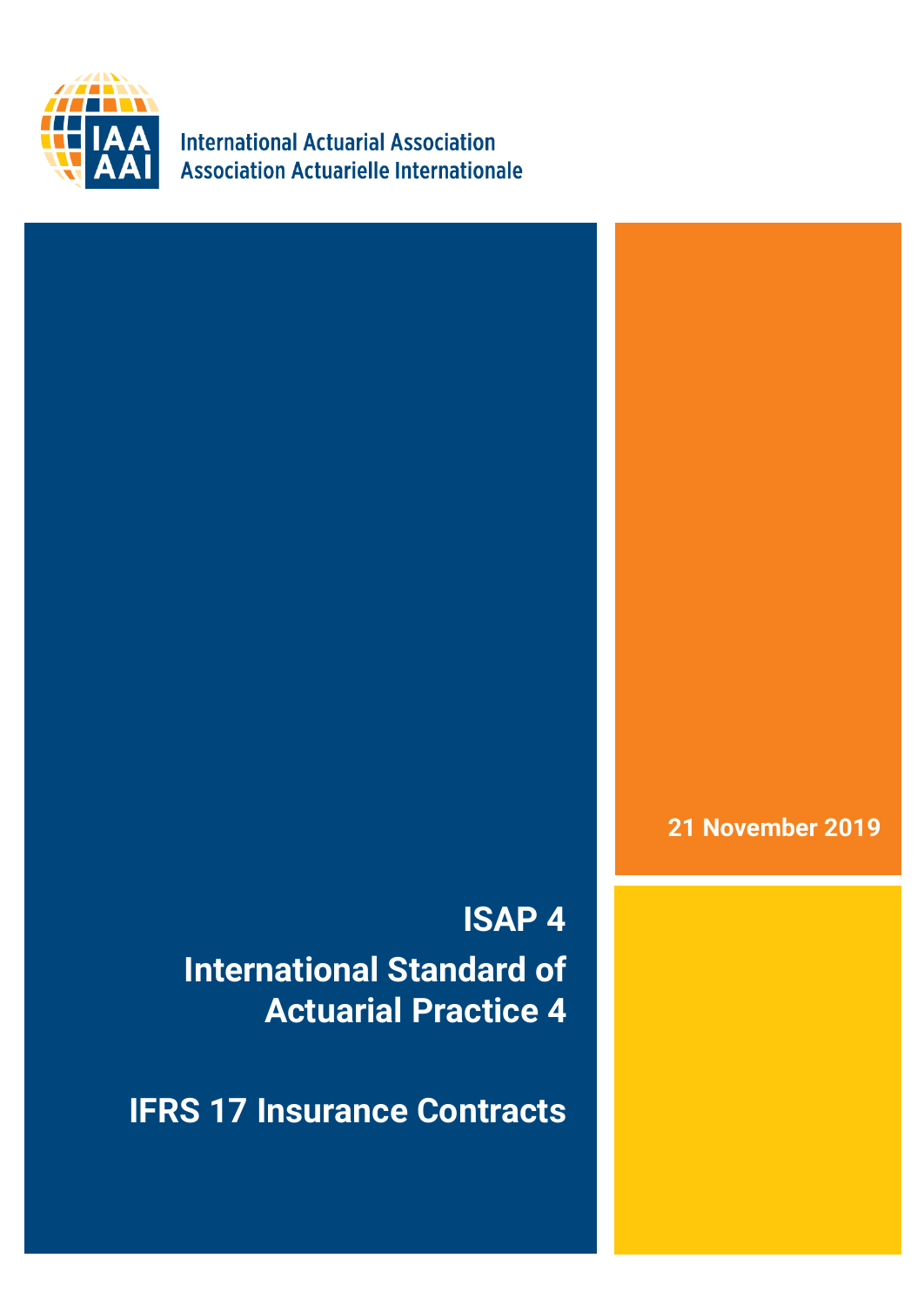# **ISAP 4 International Standard of Actuarial Practice 4 IFRS 17 Insurance Contracts**

Adopted by the IAA Council

21 November 2019



**International Actuarial Association Association Actuarielle Internationale** 

**Tel:** +1-613-236-0886 **Fax:** +1-613-236-1386 **Email:** secretariat@actuaries.org 1203-99 Metcalfe, Ottawa ON K1P 6L7 Canada **[www.actuaries.org](http://www.actuaries.org/)**

© International Actuarial Association/ Association Actuarial Internationale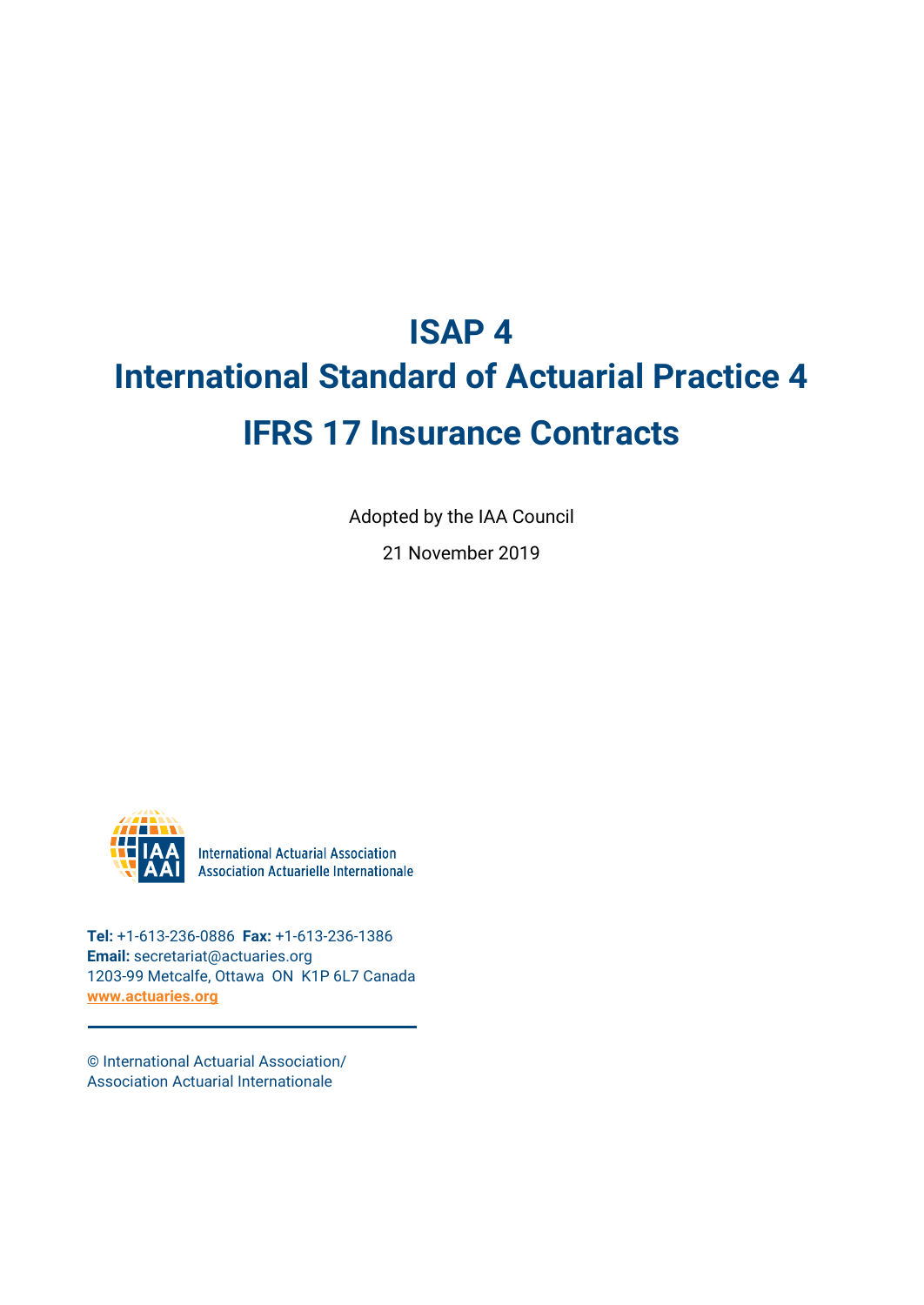# **TABLE OF CONTENTS**

| 1.1. |                                                                                      |
|------|--------------------------------------------------------------------------------------|
| 1.2. |                                                                                      |
| 1.3. |                                                                                      |
| 1.4. |                                                                                      |
| 1.5. |                                                                                      |
| 1.6. |                                                                                      |
| 1.7. |                                                                                      |
|      |                                                                                      |
| 2.1. |                                                                                      |
| 2.2. |                                                                                      |
| 2.3. |                                                                                      |
| 2.4. | Identification, Combination, Aggregation, Separation, Recognition, Derecognition and |
| 2.5. |                                                                                      |
| 2.6. |                                                                                      |
| 2.7. |                                                                                      |
| 2.8. |                                                                                      |
| 2.9. |                                                                                      |
|      |                                                                                      |
|      |                                                                                      |
|      |                                                                                      |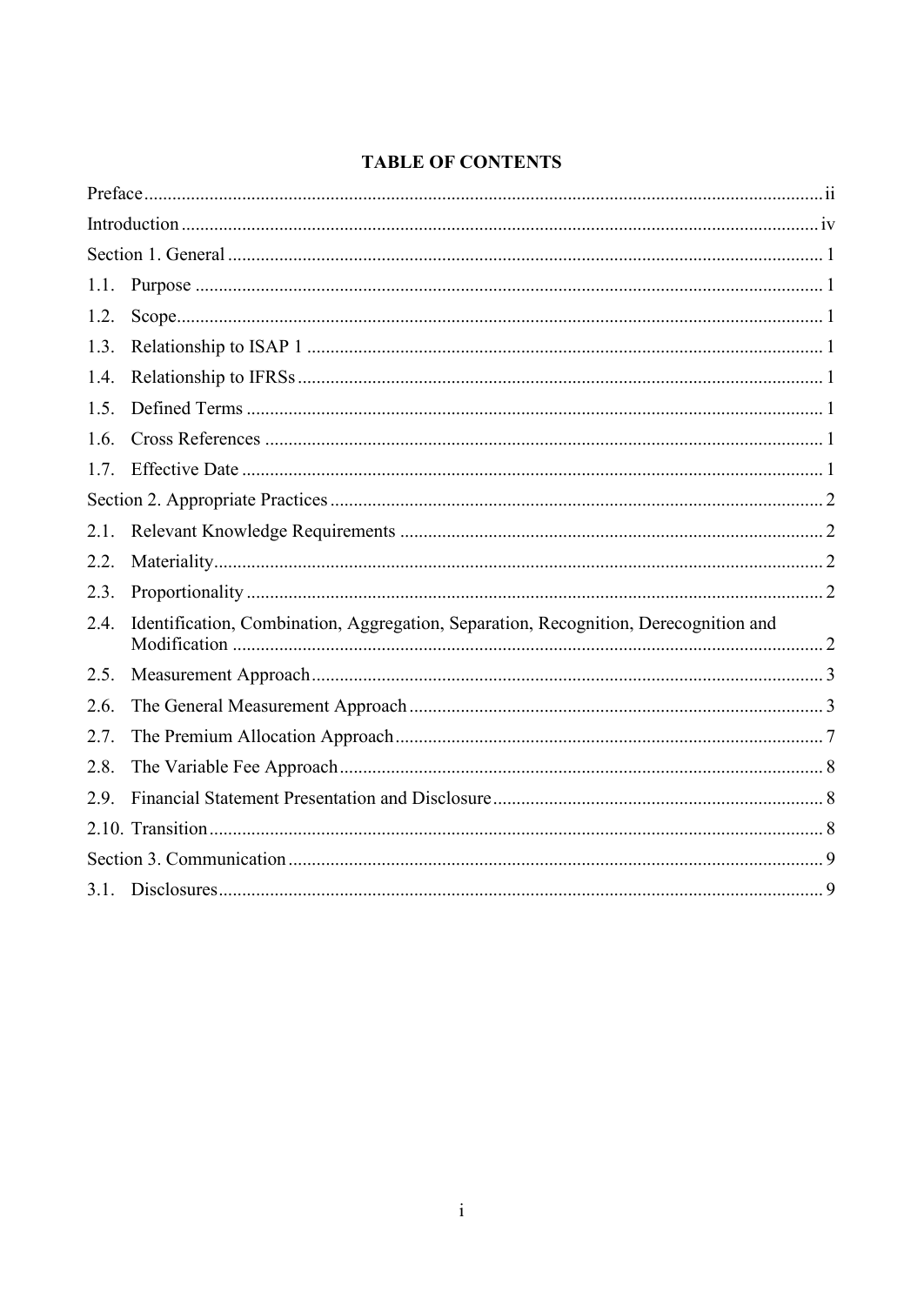#### **Preface**

# <span id="page-3-0"></span>**This International Standard of Actuarial Practice (ISAP) is a model for actuarial standardsetting bodies to consider.**

The International Actuarial Association [\(IAA\)](https://www.actuaries.org/IAA/Documents/CTTEES_ASC/ISAPs_Glossary_Terms/IAA.html) encourages relevant actuarial standard-setting bodies to maintain a standard or set of standards that is substantially consistent with this ISAP to the extent that the content of this ISAP is appropriate for [actuaries](https://www.actuaries.org/IAA/Documents/CTTEES_ASC/ISAPs_Glossary_Terms/Actuary.html) in their jurisdiction. This can be achieved in many ways, including:

- Adopting this ISAP as a standard with only the modifications in the Drafting Notes;
- Customizing this ISAP by revising the text of the ISAP to the extent deemed appropriate by the standard-setting body while ensuring that the resulting standard or set of standards is substantially consistent with this ISAP;
- Endorsing this ISAP by declaring that this ISAP is appropriate for use in certain clearly defined circumstances;
- Modifying existing standards to obtain substantial consistency with this ISAP; or
- Confirming that existing standards are already substantially consistent with this ISAP.

A standard or set of standards that is promulgated by a standard-setting body may be considered to be substantially consistent with this ISAP if:

- There are no material gaps in the standard(s) in respect of the principles set out in this ISAP; and
- The standard or set of standards does not contradict this ISAP.

Local jurisdictions may adopt variants of [IFRS 17,](https://www.actuaries.org/IAA/Documents/CTTEES_ASC/ISAPs_Glossary_Terms/IFRS17.html) and in that case a local actuarial standard-setter may need to adjust ISAP 4 accordingly.

If an actuarial standard-setting body wishes to adopt or endorse this ISAP, it is essential to ensure that existing standards are substantially consistent with [ISAP 1](https://www.actuaries.org/IAA/Documents/CTTEES_ASC/Final_ISAPs_Posted/ISAP1_Review_adopted_1Dec2018.pdf) as this ISAP relies upon [ISAP 1](https://www.actuaries.org/IAA/Documents/CTTEES_ASC/Final_ISAPs_Posted/ISAP1_Review_adopted_1Dec2018.pdf) in many respects. Likewise, any customization of this ISAP, or modification of existing standards to obtain substantial consistency with this ISAP, should recognize the important fact that this ISAP relies upon [ISAP 1](https://www.actuaries.org/IAA/Documents/CTTEES_ASC/Final_ISAPs_Posted/ISAP1_Review_adopted_1Dec2018.pdf) in many respects.

If this ISAP is translated for the purposes of adoption, the adopting body should select three verbs that embody the concepts of "must", "should", and "may", as described in paragraph 1.6. Language of [ISAP 1,](https://www.actuaries.org/IAA/Documents/CTTEES_ASC/Final_ISAPs_Posted/ISAP1_Review_adopted_1Dec2018.pdf) even if such verbs are not the literal translation of "must", "should", and "may".

# **This ISAP is a model standard of actuarial practice and, as such, is not binding on any [actuary.](https://www.actuaries.org/IAA/Documents/CTTEES_ASC/ISAPs_Glossary_Terms/Actuary.html)**

This ISAP was adopted by the [IAA](https://www.actuaries.org/IAA/Documents/CTTEES_ASC/ISAPs_Glossary_Terms/IAA.html) Council in November 2019.

*[Drafting Notes: When an actuarial standard-setting organization adopts this standard, it should:*

- *1. Replace "ISAP" throughout the document with the local standard name, if applicable;*
- *2. Modify references to [ISAP 1](https://www.actuaries.org/IAA/Documents/CTTEES_ASC/Final_ISAPs_Posted/ISAP1_Review_adopted_1Dec2018.pdf) in paragraphs [1.3.](#page-6-3), [2.1.](#page-7-1), [2.2.2.](#page-7-5), [2.3.](#page-7-3), [2.4.](#page-7-4), [2.5.](#page-8-0), [2.6.1.](#page-8-2), [2.6.14.](#page-12-1), and [3.1.](#page-14-1) to point to the local standard(s) that are substantially consistent with [ISAP 1,](https://www.actuaries.org/IAA/Documents/CTTEES_ASC/Final_ISAPs_Posted/ISAP1_Review_adopted_1Dec2018.pdf) rather than referring to [ISAP 1](https://www.actuaries.org/IAA/Documents/CTTEES_ASC/Final_ISAPs_Posted/ISAP1_Review_adopted_1Dec2018.pdf) directly, if appropriate;*
- *3. Choose the appropriate phrase and date in paragraph [1.7.](#page-6-7);*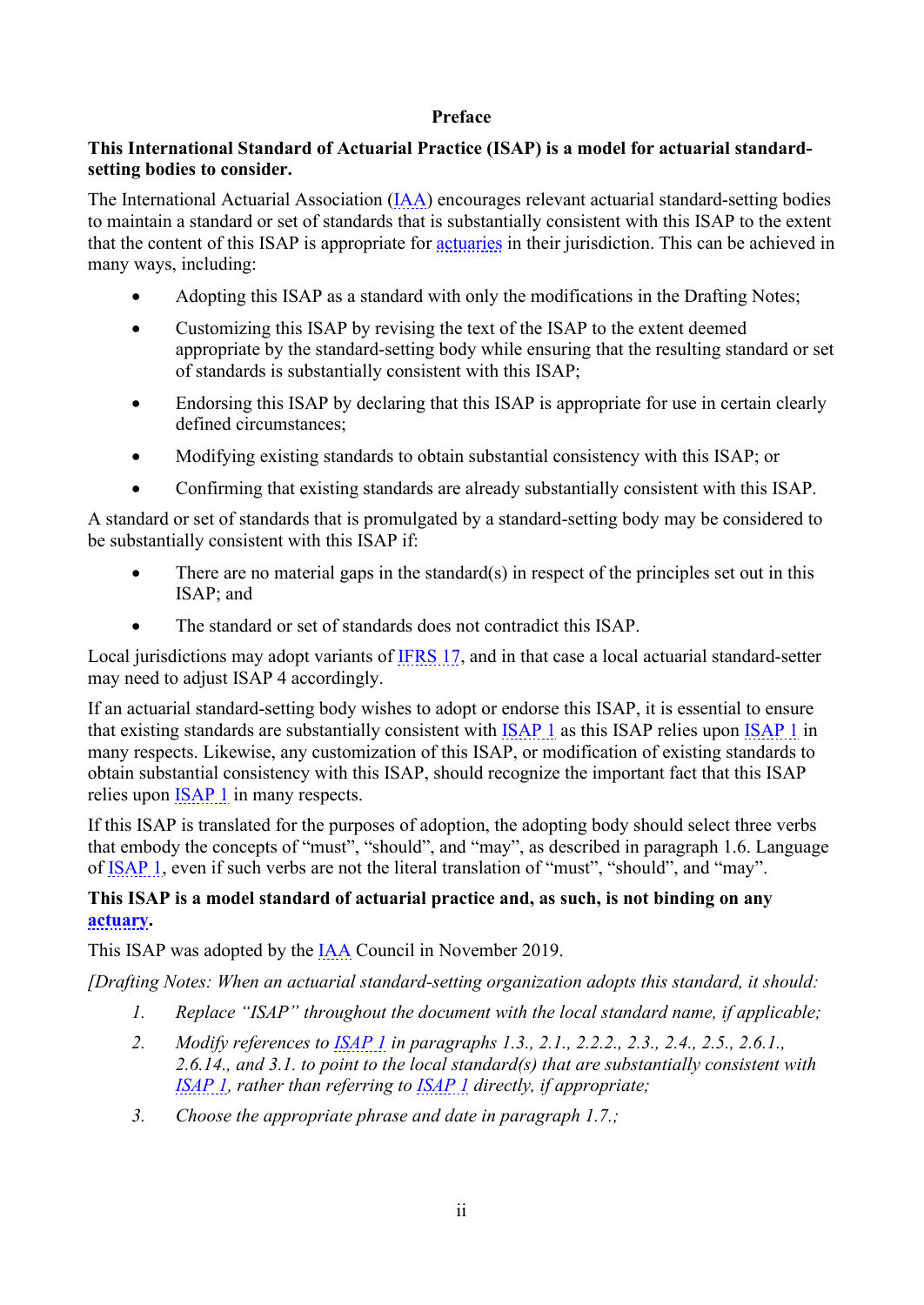- *4. Review this standard for, and resolve, any conflicts with the local [law](https://www.actuaries.org/IAA/Documents/CTTEES_ASC/ISAPs_Glossary_Terms/Law.html) and code of professional conduct; and*
- *5. Delete this preface (including these drafting notes) and the footnote associated with paragraph [1.7.](#page-6-7)]*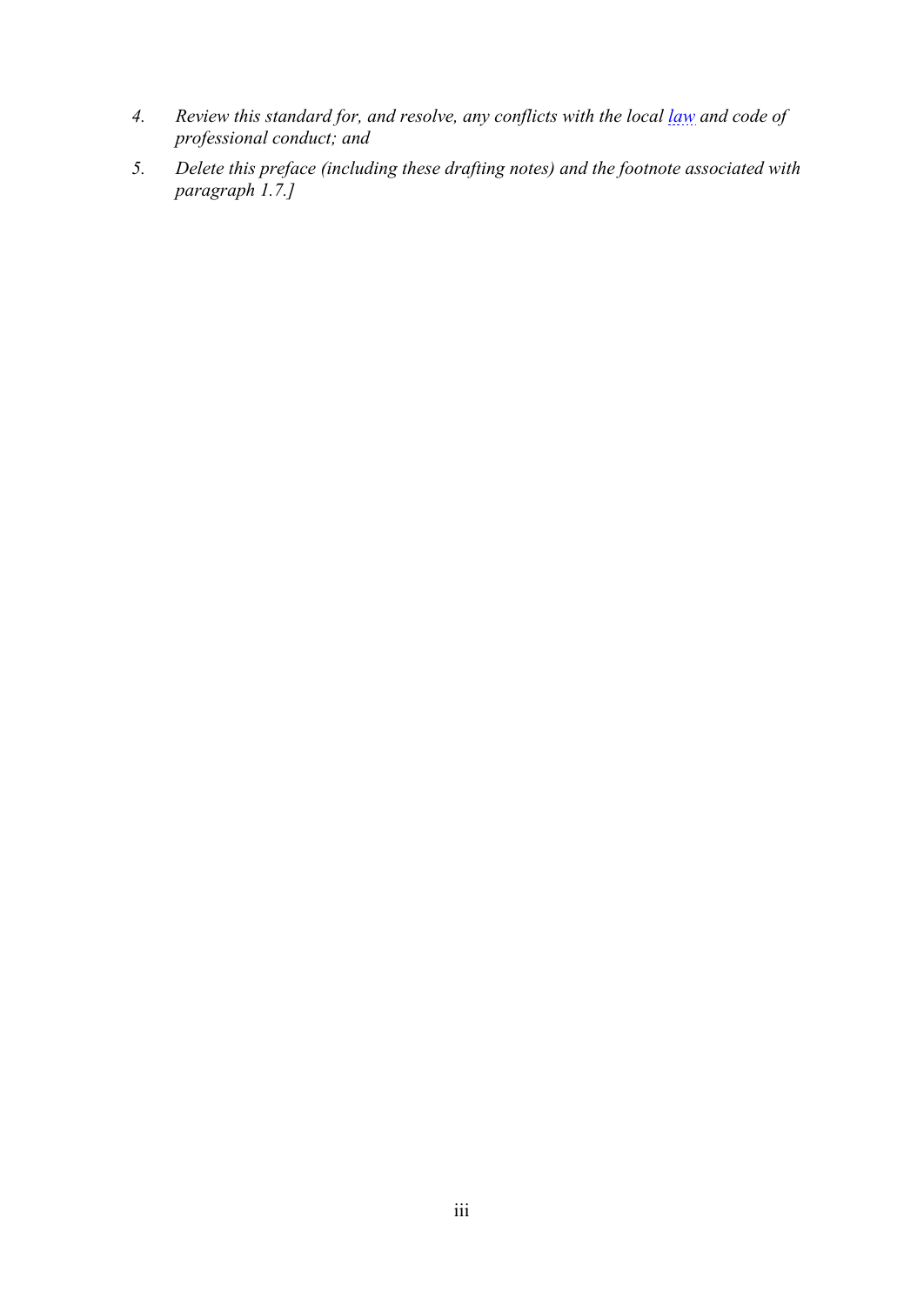# **Introduction**

<span id="page-5-0"></span>This International Standard of Actuarial Practice (ISAP) provides guidance to [actuaries](https://www.actuaries.org/IAA/Documents/CTTEES_ASC/ISAPs_Glossary_Terms/Actuary.html) when performing [actuarial services](https://www.actuaries.org/IAA/Documents/CTTEES_ASC/ISAPs_Glossary_Terms/Actuarial_Services.html) in connection with [International Financial Reporting Standard 17](https://www.actuaries.org/IAA/Documents/CTTEES_ASC/ISAPs_Glossary_Terms/IFRS17.html) Insurance Contracts [\(IFRS 17\)](https://www.actuaries.org/IAA/Documents/CTTEES_ASC/ISAPs_Glossary_Terms/IFRS17.html) issued in May 2017*.*

IFRS 17 Insurance Contracts establishes principles for the recognition, measurement, presentation and disclosure of insurance contracts and reinsurance contracts. The objective is to ensure that entities provide relevant information in a way that faithfully represents those contracts.

An entity which reports financial statements under [IFRS](https://www.actuaries.org/IAA/Documents/CTTEES_ASC/ISAPs_Glossary_Terms/International_Financial_Reporting_Standards.html) is responsible for the information reported. This means it is responsible for, amongst other things, identification, combination, aggregation, separation, recognition and derecognition of contracts, the choice of measurement approach and assumptions, the measurement calculations and the disclosures in the [IFRS](https://www.actuaries.org/IAA/Documents/CTTEES_ASC/ISAPs_Glossary_Terms/International_Financial_Reporting_Standards.html) financial statements.

Nevertheless, [actuaries](https://www.actuaries.org/IAA/Documents/CTTEES_ASC/ISAPs_Glossary_Terms/Actuary.html) providing [actuarial services](https://www.actuaries.org/IAA/Documents/CTTEES_ASC/ISAPs_Glossary_Terms/Actuarial_Services.html) in connection with [IFRS 17](https://www.actuaries.org/IAA/Documents/CTTEES_ASC/ISAPs_Glossary_Terms/IFRS17.html) may be advising the entity on decisions, carrying out the calculations required or some combination of these.

The [IAA](https://www.actuaries.org/IAA/Documents/CTTEES_ASC/ISAPs_Glossary_Terms/IAA.html) intends this ISAP to:

- Facilitate convergence in standards of actuarial practice in connection with [IFRS 17;](https://www.actuaries.org/IAA/Documents/CTTEES_ASC/ISAPs_Glossary_Terms/IFRS17.html)
- Increase public confidence in [actuarial services](https://www.actuaries.org/IAA/Documents/CTTEES_ASC/ISAPs_Glossary_Terms/Actuarial_Services.html) provided in connection with [IFRS 17;](https://www.actuaries.org/IAA/Documents/CTTEES_ASC/ISAPs_Glossary_Terms/IFRS17.html) and
- Demonstrate the [IAA'](https://www.actuaries.org/IAA/Documents/CTTEES_ASC/ISAPs_Glossary_Terms/IAA.html)s commitment to support the work of the International Accounting Standards Board (IASB) in achieving high quality, transparent and comparable financial reporting internationally, as envisaged by the Memorandum of Understanding between the [IAA](https://www.actuaries.org/IAA/Documents/CTTEES_ASC/ISAPs_Glossary_Terms/IAA.html) and the IASB.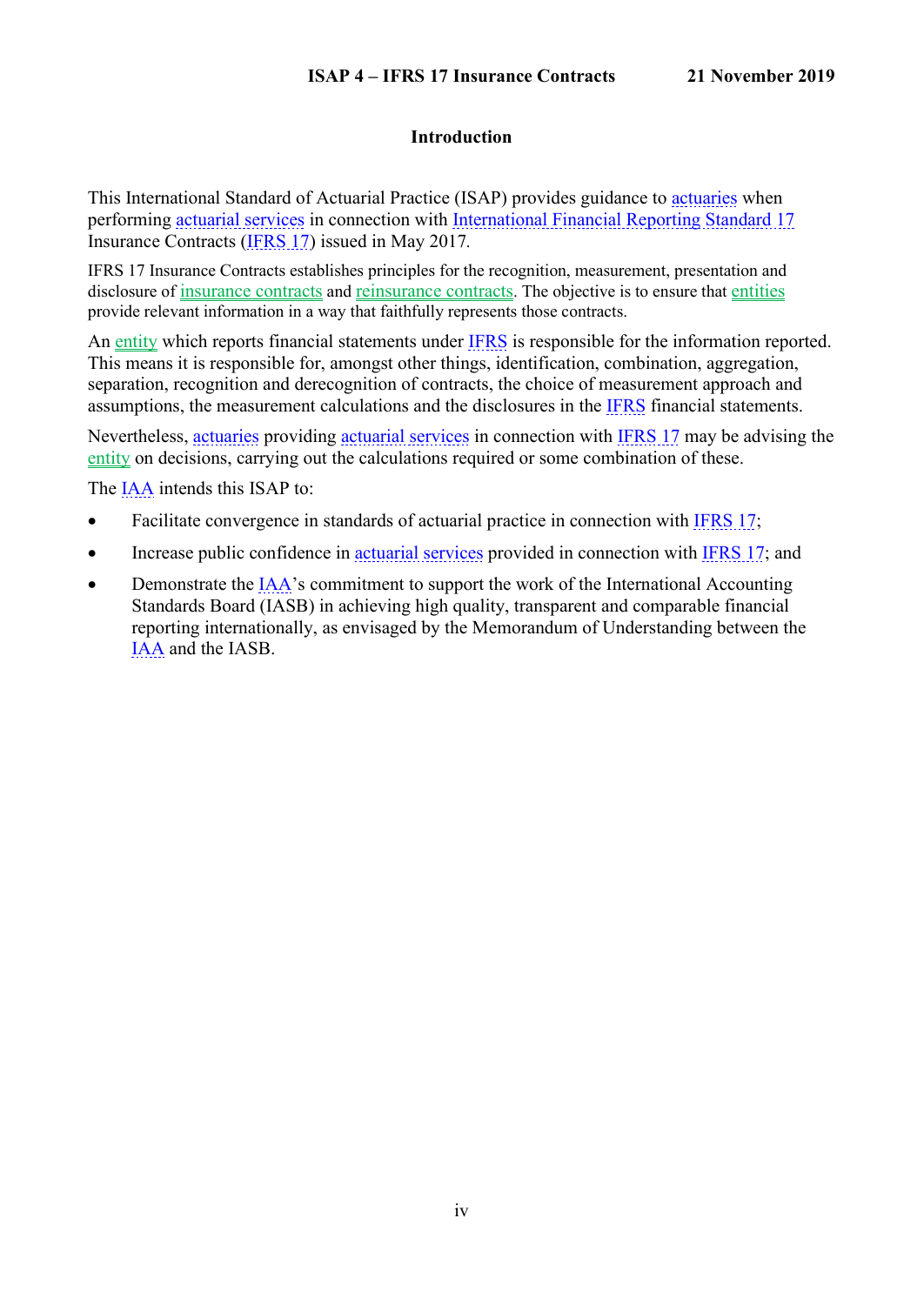# **Section 1. General**

- <span id="page-6-1"></span><span id="page-6-0"></span>**1.1. Purpose** – This ISAP provides guidance to **[actuaries](https://www.actuaries.org/IAA/Documents/CTTEES_ASC/ISAPs_Glossary_Terms/Actuary.html)** when performing **[actuarial services](https://www.actuaries.org/IAA/Documents/CTTEES_ASC/ISAPs_Glossary_Terms/Actuarial_Services.html)** in connection with [IFRS 17.](https://www.actuaries.org/IAA/Documents/CTTEES_ASC/ISAPs_Glossary_Terms/IFRS17.html) Its purpose is to increase [intended users'](https://www.actuaries.org/IAA/Documents/CTTEES_ASC/ISAPs_Glossary_Terms/Intended_User.html) confidence that:
	- [Actuarial services](https://www.actuaries.org/IAA/Documents/CTTEES_ASC/ISAPs_Glossary_Terms/Actuarial_Services.html) are carried out professionally and with due care;
	- The results are relevant to their needs, are presented clearly and understandably, and are complete; and
	- The assumptions and methodology (including [models](https://www.actuaries.org/IAA/Documents/CTTEES_ASC/ISAPs_Glossary_Terms/Model.html) and modelling techniques) used are disclosed appropriately.
- <span id="page-6-2"></span>**1.2. Scope** – This ISAP applies to [actuaries](https://www.actuaries.org/IAA/Documents/CTTEES_ASC/ISAPs_Glossary_Terms/Actuary.html) when performing [actuarial services](https://www.actuaries.org/IAA/Documents/CTTEES_ASC/ISAPs_Glossary_Terms/Actuarial_Services.html) related to [IFRS 17](https://www.actuaries.org/IAA/Documents/CTTEES_ASC/ISAPs_Glossary_Terms/IFRS17.html) for the preparation of an entity's actual or pro-forma [IFRS](https://www.actuaries.org/IAA/Documents/CTTEES_ASC/ISAPs_Glossary_Terms/International_Financial_Reporting_Standards.html) financial statements. [Actuaries](https://www.actuaries.org/IAA/Documents/CTTEES_ASC/ISAPs_Glossary_Terms/Actuary.html) performing other [actuarial services](https://www.actuaries.org/IAA/Documents/CTTEES_ASC/ISAPs_Glossary_Terms/Actuarial_Services.html) in connection with [IFRS 17](https://www.actuaries.org/IAA/Documents/CTTEES_ASC/ISAPs_Glossary_Terms/IFRS17.html) (for example: an [actuary](https://www.actuaries.org/IAA/Documents/CTTEES_ASC/ISAPs_Glossary_Terms/Actuary.html) advising a third party such as an auditor or a regulator, or advising a potential buyer regarding an acquisition) should apply the guidance in this ISAP to the extent relevant to the assignment.
- <span id="page-6-3"></span>**1.3. Relationship to ISAP 1** – Compliance with [ISAP 1](https://www.actuaries.org/IAA/Documents/CTTEES_ASC/Final_ISAPs_Posted/ISAP1_Review_adopted_1Dec2018.pdf) is a prerequisite to compliance with this ISAP.
- <span id="page-6-4"></span>**1.4. Relationship to IFRSs –** This ISAP relates to the content of [IFRS 17](https://www.actuaries.org/IAA/Documents/CTTEES_ASC/ISAPs_Glossary_Terms/IFRS17.html) and other relevant [IFRSs](https://www.actuaries.org/IAA/Documents/CTTEES_ASC/ISAPs_Glossary_Terms/International_Financial_Reporting_Standards.html), including any interpretations from the International Financial Reporting Interpretations Committee (IFRIC) or its predecessor, the Standing Interpretations Committee, as issued through 16 August 2019. The guidance in this ISAP complements the guidance in [IFRS 17,](https://www.actuaries.org/IAA/Documents/CTTEES_ASC/ISAPs_Glossary_Terms/IFRS17.html) which is not repeated in this ISAP.
- <span id="page-6-5"></span>**1.5. Defined Terms** – This ISAP uses various terms whose specific meanings are defined in the Glossary. These terms are highlighted in the text with a dashed underscore and in blue, which is a hyperlink to the definition (e.g., [actuary\)](https://www.actuaries.org/IAA/Documents/CTTEES_ASC/ISAPs_Glossary_Terms/Actuary.html).

This ISAP also uses key terms from [IFRS 17,](https://www.actuaries.org/IAA/Documents/CTTEES_ASC/ISAPs_Glossary_Terms/IFRS17.html) in which case they have the meaning as used in [IFRS 17.](https://www.actuaries.org/IAA/Documents/CTTEES_ASC/ISAPs_Glossary_Terms/IFRS17.html) These terms are highlighted in the text with a double underscore and in green (e.g., insurance contract).

- <span id="page-6-6"></span>**1.6. Cross References** – If [IFRS 17,](https://www.actuaries.org/IAA/Documents/CTTEES_ASC/ISAPs_Glossary_Terms/IFRS17.html) or any other [IFRS](https://www.actuaries.org/IAA/Documents/CTTEES_ASC/ISAPs_Glossary_Terms/IFRS.html) referenced in this ISAP, is subsequently amended, restated, revoked or replaced by the IASB, or interpreted by IFRIC after 16 August 2019, the [actuary](https://www.actuaries.org/IAA/Documents/CTTEES_ASC/ISAPs_Glossary_Terms/Actuary.html) should consider the extent to which guidance in this ISAP is still applicable and appropriate.
- <span id="page-6-7"></span>**1.7. Effective Date** – This ISAP is effective for [{actuarial services](https://www.actuaries.org/IAA/Documents/CTTEES_ASC/ISAPs_Glossary_Terms/Actuarial_Services.html) performed[/actuarial services](https://www.actuaries.org/IAA/Documents/CTTEES_ASC/ISAPs_Glossary_Terms/Actuarial_Services.html) commenced[/actuarial services](https://www.actuaries.org/IAA/Documents/CTTEES_ASC/ISAPs_Glossary_Terms/Actuarial_Services.html) performed with respect to [IFRS](https://www.actuaries.org/IAA/Documents/CTTEES_ASC/ISAPs_Glossary_Terms/International_Financial_Reporting_Standards.html) financial statements for a reporting period ending $\}^1$  $\}^1$  on or after [Date].

<span id="page-6-8"></span><sup>1</sup> *[Phrase to be selected and date to be inserted by standard-setter adopting or endorsing this ISAP.]*.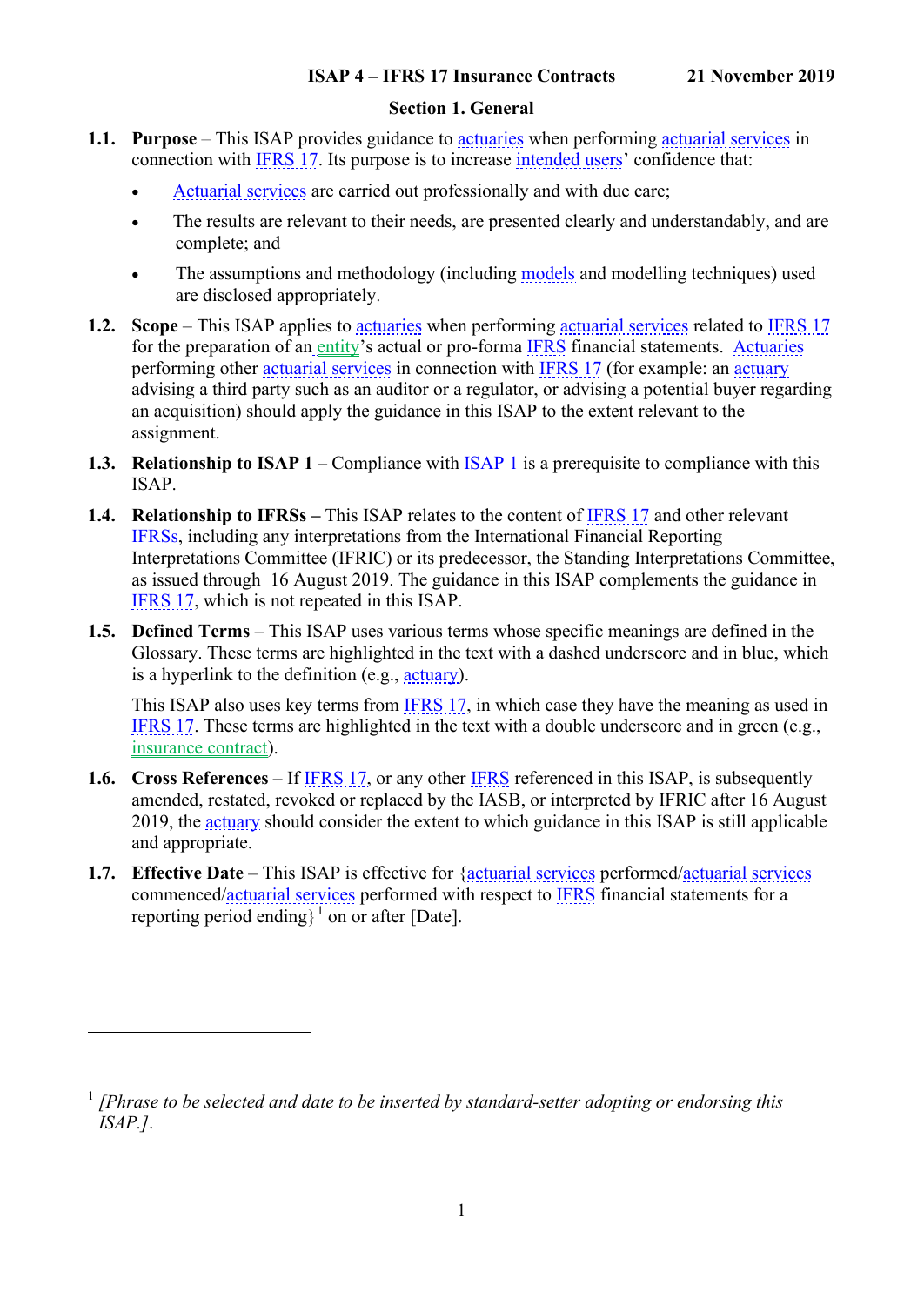# **Section 2. Appropriate Practices**

- <span id="page-7-1"></span><span id="page-7-0"></span>**[2](#page-7-6).1.** Relevant Knowledge Requirements – In applying **[ISAP 1](https://www.actuaries.org/IAA/Documents/CTTEES_ASC/Final_ISAPs_Posted/ISAP1_Review_adopted_1Dec2018.pdf)** paragraph 2.2.<sup>2</sup>, the [actuary](https://www.actuaries.org/IAA/Documents/CTTEES_ASC/ISAPs_Glossary_Terms/Actuary.html) should have or obtain sufficient knowledge and understanding of information necessary to perform the assignment, such as:
	- a. [IFRS 17,](https://www.actuaries.org/IAA/Documents/CTTEES_ASC/ISAPs_Glossary_Terms/IFRS17.html) applicable sections of other relevant [IFRSs](https://www.actuaries.org/IAA/Documents/CTTEES_ASC/ISAPs_Glossary_Terms/International_Financial_Reporting_Standards.html) (e.g., IFRS 13 when measuring Fair Value), the entity's [accounting policies](https://www.actuaries.org/IAA/Documents/CTTEES_ASC/ISAPs_Glossary_Terms/Accounting_Policies.html) and the relevant processes that are applied in the preparation of [IFRS](https://www.actuaries.org/IAA/Documents/CTTEES_ASC/ISAPs_Glossary_Terms/International_Financial_Reporting_Standards.html) financial statements;
	- b. The business environment in which the entity operates, including the financial market(s) from which it obtains [data;](https://www.actuaries.org/IAA/Documents/CTTEES_ASC/ISAPs_Glossary_Terms/data.html)
	- c. The entity's appetite for risks that have an impact on the measurement under [IFRS 17;](https://www.actuaries.org/IAA/Documents/CTTEES_ASC/ISAPs_Glossary_Terms/IFRS17.html)
	- d. The entity's products and operations;
	- e. The methodologies and assumptions used by the entity in other relevant contexts and the rationale for any differences;
	- f. How [law](https://www.actuaries.org/IAA/Documents/CTTEES_ASC/ISAPs_Glossary_Terms/Law.html) affects the application of [IFRS 17;](https://www.actuaries.org/IAA/Documents/CTTEES_ASC/ISAPs_Glossary_Terms/IFRS17.html) and
	- g. The relevant auditing standards.
- <span id="page-7-5"></span><span id="page-7-2"></span>**2.2. Materiality** – The [actuary](https://www.actuaries.org/IAA/Documents/CTTEES_ASC/ISAPs_Glossary_Terms/Actuary.html) should understand the distinction between materiality with respect to the [actuarial services,](https://www.actuaries.org/IAA/Documents/CTTEES_ASC/ISAPs_Glossary_Terms/Actuarial_Services.html) the preparation of [IFRS](https://www.actuaries.org/IAA/Documents/CTTEES_ASC/ISAPs_Glossary_Terms/International_Financial_Reporting_Standards.html) financial statements and the auditing of those financial statements.
	- 2.2.1. When appropriate for the [work,](https://www.actuaries.org/IAA/Documents/CTTEES_ASC/ISAPs_Glossary_Terms/work.html) the [actuary](https://www.actuaries.org/IAA/Documents/CTTEES_ASC/ISAPs_Glossary_Terms/Actuary.html) should seek guidance from the [principal](https://www.actuaries.org/IAA/Documents/CTTEES_ASC/ISAPs_Glossary_Terms/Principal.html) or the entity regarding materiality.
	- 2.2.2. In applying **ISAP 1** paragraph 2.4.<sup>[3](#page-7-7)</sup>, with respect to the preparation of **IFRS** financial statements the [actuary'](https://www.actuaries.org/IAA/Documents/CTTEES_ASC/ISAPs_Glossary_Terms/Actuary.html)s threshold of materiality with respect to the [actuarial services](https://www.actuaries.org/IAA/Documents/CTTEES_ASC/ISAPs_Glossary_Terms/Actuarial_Services.html) should not be greater than the entity's threshold of materiality.
	- 2.2.3. In all following paragraphs of this ISAP, any use of "material" or "materiality" is with respect to the [actuarial services](https://www.actuaries.org/IAA/Documents/CTTEES_ASC/ISAPs_Glossary_Terms/Actuarial_Services.html) carried out in accordance with this ISAP.
- <span id="page-7-3"></span>**2.3. Proportionality** – In applying **ISAP 1** paragraph 1.5.<sup>[4](#page-7-8)</sup>, and in particular paragraph 1.5.2., the [actuary](https://www.actuaries.org/IAA/Documents/CTTEES_ASC/ISAPs_Glossary_Terms/Actuary.html) should take into account materiality. In addition, the degree of refinement in specific assumptions or methods recommended by the [actuary](https://www.actuaries.org/IAA/Documents/CTTEES_ASC/ISAPs_Glossary_Terms/Actuary.html) should be proportionate to their possible impact on the results of the [actuarial services](https://www.actuaries.org/IAA/Documents/CTTEES_ASC/ISAPs_Glossary_Terms/Actuarial_Services.html)**.**
- <span id="page-7-4"></span>**2.4. Identification, Combination, Aggregation, Separation, Recognition, Derecognition and Modification** – The [actuary](https://www.actuaries.org/IAA/Documents/CTTEES_ASC/ISAPs_Glossary_Terms/Actuary.html) should treat the processes of:
	- a. Identification of insurance contracts;
	- b. Combination of insurance contracts**;**
	- c. Determination of the level of aggregation (refer to [2.6.14.](#page-12-1));

<span id="page-7-6"></span><sup>2</sup> Knowledge of Relevant Circumstances

<span id="page-7-7"></span><sup>&</sup>lt;sup>3</sup> Materiality

<span id="page-7-8"></span><sup>4</sup> Reasonable Judgment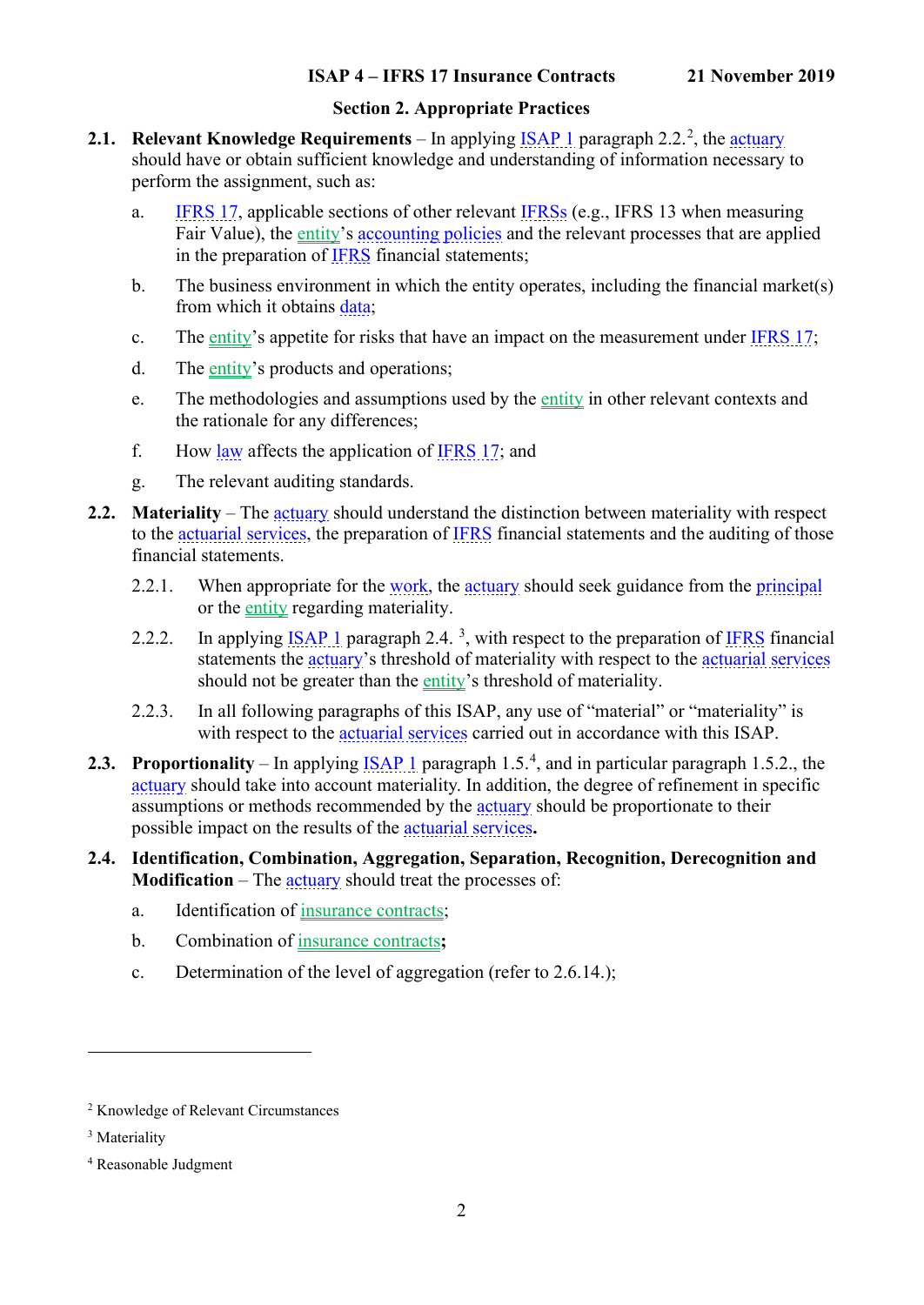- d. Separation of components from an insurance contract for treatment under a different standard;
- e. Separation of components of an insurance contract for different treatment under [IFRS](https://www.actuaries.org/IAA/Documents/CTTEES_ASC/ISAPs_Glossary_Terms/IFRS17.html)  [17](https://www.actuaries.org/IAA/Documents/CTTEES_ASC/ISAPs_Glossary_Terms/IFRS17.html) (if and to the extent permitted);
- f. Recognition of groups of contracts and derecognition of insurance contracts; and
- g. Treatment of insurance contract modifications

<span id="page-8-4"></span><span id="page-8-3"></span>as being subject to  $\overline{\text{ISAP}}$  1 paragraph 2.7.<sup>[5](#page-8-5)</sup> or 2.8.<sup>[6](#page-8-6)</sup>.

The [actuary](https://www.actuaries.org/IAA/Documents/CTTEES_ASC/ISAPs_Glossary_Terms/Actuary.html) should disclose in the [report](https://www.actuaries.org/IAA/Documents/CTTEES_ASC/ISAPs_Glossary_Terms/Report.html) changes in the above processes, including the rationale for and impact of the changes.

<span id="page-8-0"></span>**2.5. Measurement Approach** – The [actuary](https://www.actuaries.org/IAA/Documents/CTTEES_ASC/ISAPs_Glossary_Terms/Actuary.html) should treat the processes of selecting the appropriate measurement approach to be applied to each group of insurance contracts, whether it is the [general measurement approach,](https://www.actuaries.org/IAA/Documents/CTTEES_ASC/ISAPs_Glossary_Terms/General_Measurement_Approach.html) the premium allocation approach (PAA) or the [variable fee approach,](https://www.actuaries.org/IAA/Documents/CTTEES_ASC/ISAPs_Glossary_Terms/Variable_Fee_Approach.html) as being subject to **ISAP 1** paragraph 2.7.<sup>[5](#page-8-3)</sup> or 2.8.<sup>[6](#page-8-4)</sup>.

The [actuary](https://www.actuaries.org/IAA/Documents/CTTEES_ASC/ISAPs_Glossary_Terms/Actuary.html) should disclose in the [report](https://www.actuaries.org/IAA/Documents/CTTEES_ASC/ISAPs_Glossary_Terms/Report.html) changes in the above processes, including the rationale for and impact of the changes.

#### <span id="page-8-2"></span><span id="page-8-1"></span>**2.6. The General Measurement Approach**

- 2.6.1. General Approach for Selection of Assumptions In applying [ISAP 1](https://www.actuaries.org/IAA/Documents/CTTEES_ASC/Final_ISAPs_Posted/ISAP1_Review_adopted_1Dec2018.pdf) paragraph 2.7.**[5](#page-8-3)**, when advising the [principal](https://www.actuaries.org/IAA/Documents/CTTEES_ASC/ISAPs_Glossary_Terms/Principal.html) or the entity on actuarial assumptions, the [actuary](https://www.actuaries.org/IAA/Documents/CTTEES_ASC/ISAPs_Glossary_Terms/Actuary.html) should consider matters such as:
	- a. Combining similar risks based on the nature of the insurance obligation, without being constrained by the actual grouping of insurance contracts that is used for measurement purposes;
	- b. Whether assumptions developed in other contexts, for example pricing assumptions, may be inappropriate for [IFRS](https://www.actuaries.org/IAA/Documents/CTTEES_ASC/ISAPs_Glossary_Terms/IFRS17.html) 17 purposes;
	- c. Links as necessary to ensure consistency between assumptions (e.g., assumptions related to option exercise patterns should be linked to the economic scenarios);
	- d. The potential asymmetrical distribution of the current estimates (e.g., assumptions to deal with extreme events like tail events or options and guarantees that are triggered by market conditions);
	- e. The credibility of [data](https://www.actuaries.org/IAA/Documents/CTTEES_ASC/ISAPs_Glossary_Terms/data.html) when combining information from various sources or time periods; and
	- f. Long-term trends and seasonal variations, and other changes in the environment (e.g., applicable [law,](https://www.actuaries.org/IAA/Documents/CTTEES_ASC/ISAPs_Glossary_Terms/Law.html) economic, demographic, technological and social).
- <span id="page-8-7"></span>2.6.2. Process for Updating Assumptions – If the [actuary](https://www.actuaries.org/IAA/Documents/CTTEES_ASC/ISAPs_Glossary_Terms/Actuary.html) considers it appropriate to change the process, including the methodology, used to update a recommended assumption,

<span id="page-8-5"></span><sup>5</sup> Assumptions and Methodology Set by Actuary

<span id="page-8-6"></span><sup>6</sup> Assumptions and Methodology Prescribed (other than by Law)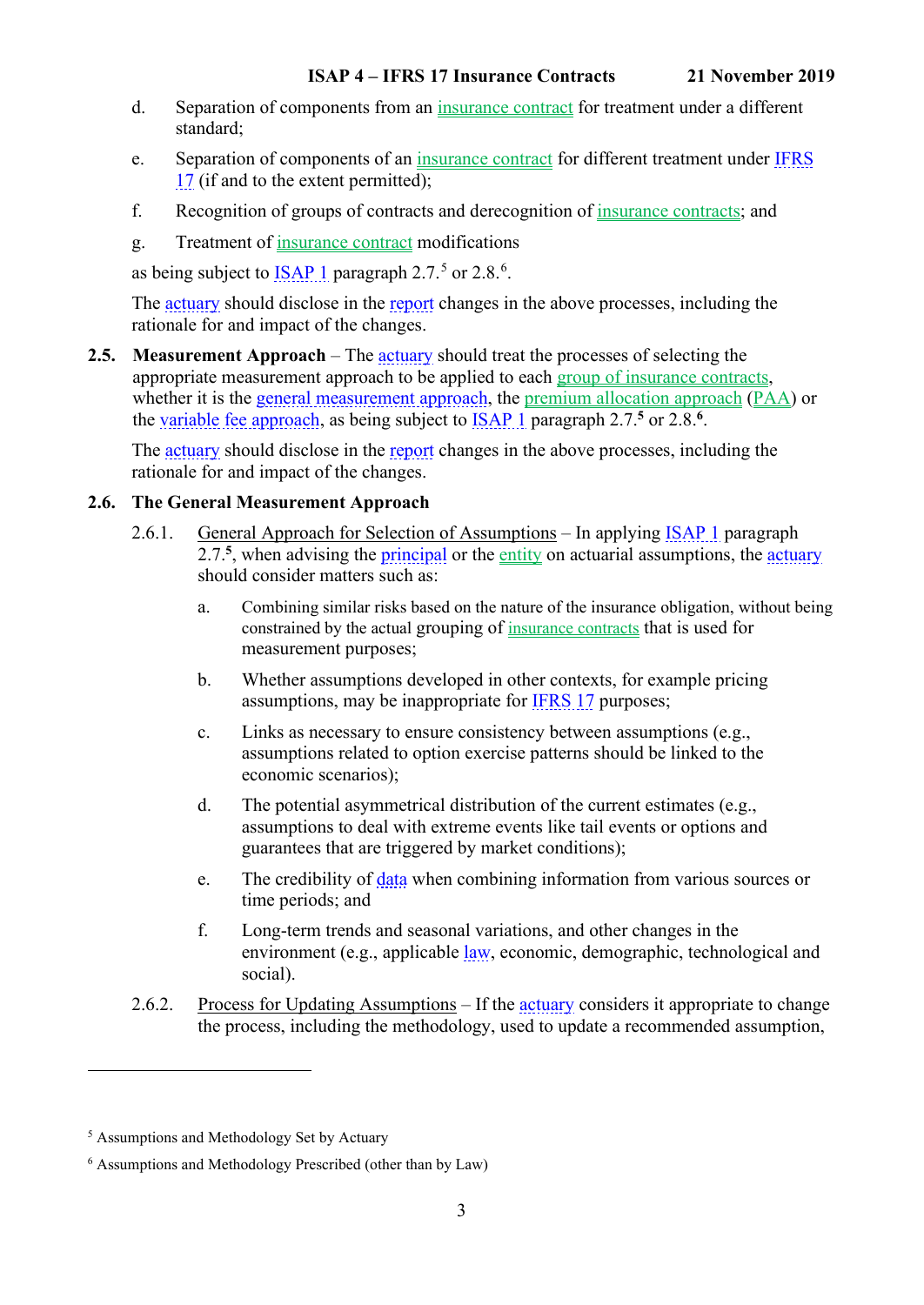the [actuary](https://www.actuaries.org/IAA/Documents/CTTEES_ASC/ISAPs_Glossary_Terms/Actuary.html) should discuss the change with the [principal,](https://www.actuaries.org/IAA/Documents/CTTEES_ASC/ISAPs_Glossary_Terms/Principal.html) including whether it would constitute a change in accounting policy or just a change in an accounting estimate as defined in International Accounting Standard 8 (IAS 8) *Accounting Policies, Changes in Accounting Estimates and Errors*.

The [actuary](https://www.actuaries.org/IAA/Documents/CTTEES_ASC/ISAPs_Glossary_Terms/Actuary.html) should disclose in the [report](https://www.actuaries.org/IAA/Documents/CTTEES_ASC/ISAPs_Glossary_Terms/Report.html) changes in such processes, including the rationale for and impact of the changes.

- 2.6.3. Insurance Risk When advising the [principal](https://www.actuaries.org/IAA/Documents/CTTEES_ASC/ISAPs_Glossary_Terms/Principal.html) or the entity on assumptions to measure insurance risk, the [actuary](https://www.actuaries.org/IAA/Documents/CTTEES_ASC/ISAPs_Glossary_Terms/Actuary.html) should consider factors including the following:
	- a. Characteristics of the insurance contract including the risks being insured;
	- b. Characteristics of the policyholder and the way the contract was sold;
	- c. Past experience of incurred claims including patterns of delays in reporting and payment and the relevance to expected future experience; and
	- d. Practices of the entity, such as underwriting procedures and claims management.
- 2.6.4. Policyholder Options When advising the [principal](https://www.actuaries.org/IAA/Documents/CTTEES_ASC/ISAPs_Glossary_Terms/Principal.html) or the entity on assumptions for the exercise of options by policyholders, the [actuary](https://www.actuaries.org/IAA/Documents/CTTEES_ASC/ISAPs_Glossary_Terms/Actuary.html) should consider factors such as the following:
	- a. Past experience of how policyholders have exercised options;
	- b. Likely behaviour of policyholders, taking into account factors such as [anti](https://www.actuaries.org/IAA/Documents/CTTEES_ASC/ISAPs_Glossary_Terms/Anti_Selection.html)[selection,](https://www.actuaries.org/IAA/Documents/CTTEES_ASC/ISAPs_Glossary_Terms/Anti_Selection.html) the effects of non-financial considerations, and the relative advantages to the policyholder of exercising any options;
	- c. Characteristics of how the insurance contracts are sold and serviced;
	- d. Significant scheduled changes in premiums, charges, benefits or terms and conditions; and
	- e. Any short-term spikes in cancellation rates created by the exercise of certain options.
- 2.6.5. Entity Discretion When advising the [principal](https://www.actuaries.org/IAA/Documents/CTTEES_ASC/ISAPs_Glossary_Terms/Principal.html) or the entity on assumptions which consider the exercise of discretion by the entity, the [actuary](https://www.actuaries.org/IAA/Documents/CTTEES_ASC/ISAPs_Glossary_Terms/Actuary.html) should take into account expectations or limitations that may arise from sources such as:
	- a. The entity's marketing and promotional materials;
	- b. The entity's past practices;
	- c. The entity's current policy;
	- d. Market practices; and
	- e. [Laws](https://www.actuaries.org/IAA/Documents/CTTEES_ASC/ISAPs_Glossary_Terms/Law.html) and rulings of relevant authorities.
- 2.6.6. Reinsurance Contracts Held When advising the [principal](https://www.actuaries.org/IAA/Documents/CTTEES_ASC/ISAPs_Glossary_Terms/Principal.html) or the entity, on the measurement of reinsurance contracts held, the [actuary](https://www.actuaries.org/IAA/Documents/CTTEES_ASC/ISAPs_Glossary_Terms/Actuary.html) should:
	- a. When estimating amounts recoverable under multiple reinsurance arrangements, consider the order in which the reinsurance contracts apply;
	- b. When estimating non-recoverable amounts: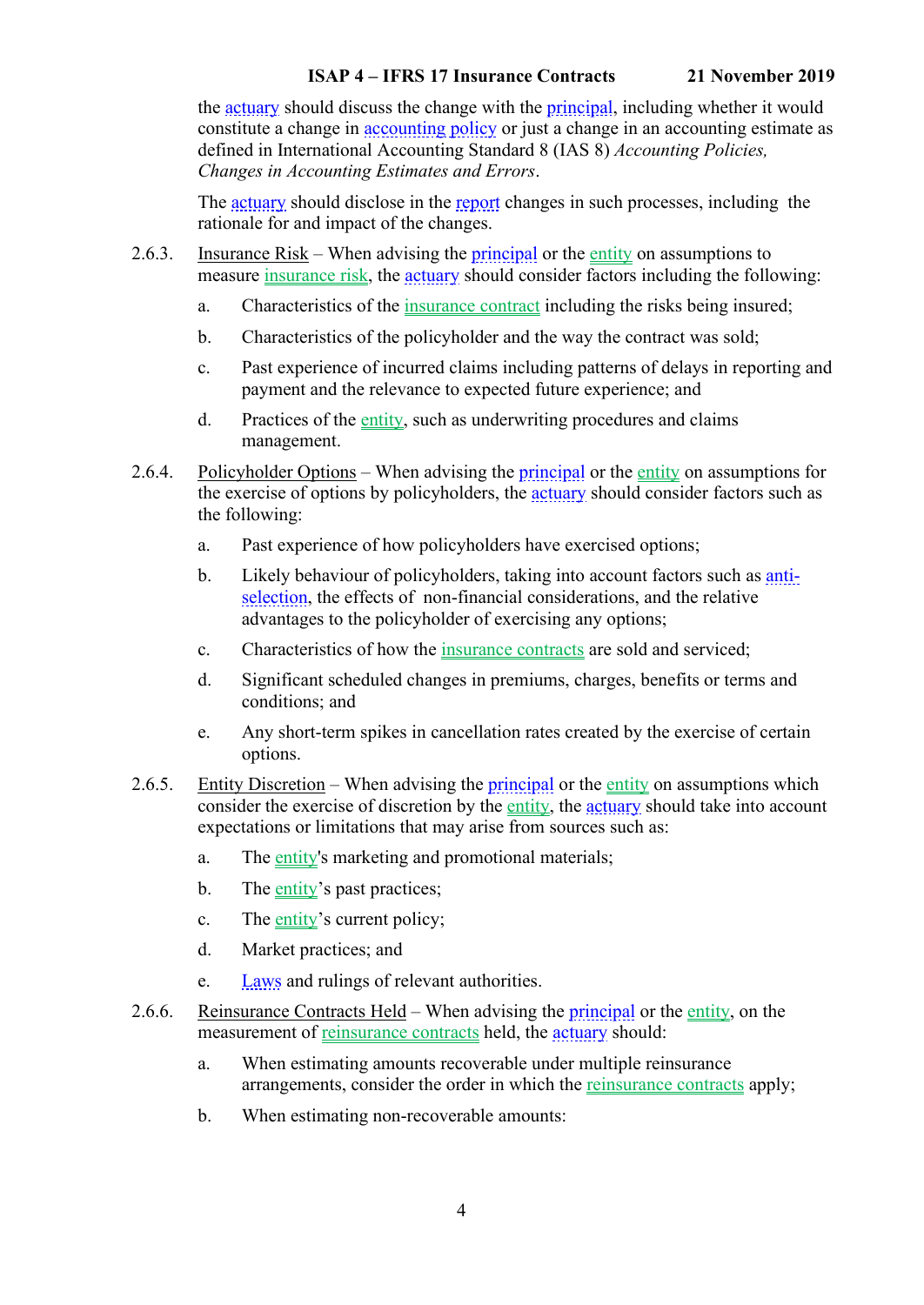- i. Consider the financial condition of the reinsurer, the existence of collateral and the extent to which default by one reinsurer may affect the amounts recoverable from other reinsurers; and
- ii. In the estimates of future cash flows to be received from reinsurance contracts, allow for the uncertainty caused by the potential of nonperformance by reinsurers;
- c. When estimating <u>fulfilment cash flows</u>, consider the extent to which each reinsurance counterparty exercises its control over recapture, cancellation or commutation to its advantage; and
- d. Consider the impact of reinstatement of reinsurance contracts following claims.
- 2.6.7. Reinsurance Contracts Issued When advising the [principal](https://www.actuaries.org/IAA/Documents/CTTEES_ASC/ISAPs_Glossary_Terms/Principal.html) or the entity, on the measurement of reinsurance contracts issued, the [actuary](https://www.actuaries.org/IAA/Documents/CTTEES_ASC/ISAPs_Glossary_Terms/Actuary.html) should consider circumstances such as**:**
	- a. The expected behaviour with respect to the available options of the policyholders, the issuer of the underlying insurance contracts and all intermediate reinsurers;
	- b. The underwriting and management practices, including the underwriting for facultative placements, and the claim management processes impacting the reinsurance contracts issued;
	- c. Reinstatement of reinsurance contracts following claims; and
	- d. Default by the issuer of the underlying insurance contracts and all intermediate reinsurers.
- 2.6.8. Currency Exchange When advising the [principal](https://www.actuaries.org/IAA/Documents/CTTEES_ASC/ISAPs_Glossary_Terms/Principal.html) or the entity on the estimation of the fulfilment cash flows in multiple currencies, the [actuary](https://www.actuaries.org/IAA/Documents/CTTEES_ASC/ISAPs_Glossary_Terms/Actuary.html) should reflect current market expectations of future currency exchange rates.
- 2.6.9. Discount Rates When advising the [principal](https://www.actuaries.org/IAA/Documents/CTTEES_ASC/ISAPs_Glossary_Terms/Principal.html) or the entity on the derivation of:
	- a. Discount rates for periods beyond those for which observable [data](https://www.actuaries.org/IAA/Documents/CTTEES_ASC/ISAPs_Glossary_Terms/data.html) from an active market are available, the [actuary](https://www.actuaries.org/IAA/Documents/CTTEES_ASC/ISAPs_Glossary_Terms/Actuary.html) should consider how current rates are expected to evolve over time using the best information available in the circumstances, including such market prices as are observable;
	- b. Discount rates for cash flows of insurance contracts, that vary with the returns of the entity's invested assets, the [actuary](https://www.actuaries.org/IAA/Documents/CTTEES_ASC/ISAPs_Glossary_Terms/Actuary.html) should consider the entity's investment policy, as applied in practice, taking into account the entity's communications to various stakeholders and, where applicable, anticipated policyholder behaviour;
	- c. Illiquidity and credit or default adjustments for determining the discount rates, the [actuary](https://www.actuaries.org/IAA/Documents/CTTEES_ASC/ISAPs_Glossary_Terms/Actuary.html) should consider:
		- i. Approaches that are robust and that should be able to be applied reliably over time and under a variety of market conditions, to reflect the illiquidity of the cashflows underlying the relevant liabilities; and
		- ii. The possible methods for calculating such adjustments to observed market rates. Methods include market-based techniques, structural model techniques and expected / unexpected credit loss techniques.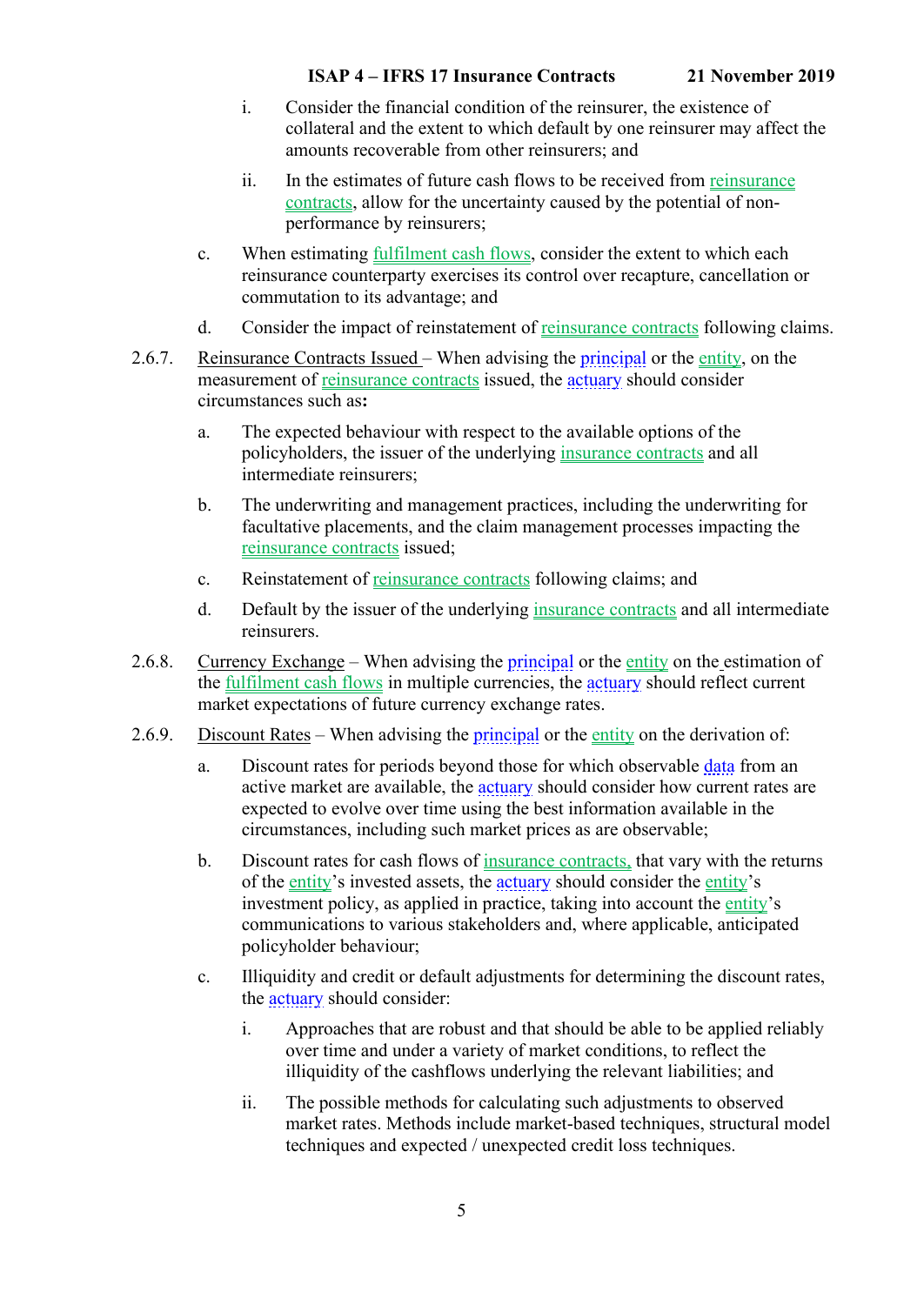- 2.6.10. Contracts with Cash Flows that Vary with Returns on Underlying Items When advising the [principal](https://www.actuaries.org/IAA/Documents/CTTEES_ASC/ISAPs_Glossary_Terms/Principal.html) or the entity on contracts whose cash flows vary with returns on underlying items, the [actuary](https://www.actuaries.org/IAA/Documents/CTTEES_ASC/ISAPs_Glossary_Terms/Actuary.html) should:
	- a. Select discount rates used to calculate the present value of the cash flows to measure the fulfilment cash flows that are consistent with the investment returns anticipated in the estimates of the future cash flows. Returns on assets should be estimated using prospective expectations consistent with current market expectations of future economic conditions; and
	- b. For cash flows which are subject to a floor or a cap, consider the associated impact, if any, on the estimates of future cash flows, the risk adjustment for non-financial risk and the discount rates in the projection.
- 2.6.11. Maintenance Expenses When advising the [principal](https://www.actuaries.org/IAA/Documents/CTTEES_ASC/ISAPs_Glossary_Terms/Principal.html) or the entity on the estimation of cash flows for maintenance expenses such as policy administration and claim handling costs, and attributable overheads, the **actuary** should consider factors such as:
	- a. The entity's cost-accounting and expense allocation policies;
	- b. Expenses expected to arise from fulfilling insurance obligations existing on the [measurement](https://www.actuaries.org/IAA/Documents/CTTEES_ASC/ISAPs_Glossary_Terms/Measurement_Date.html) date. This estimate should consider factors such as the entity's past experience and current business plans, and the impact of future inflation; and
	- c. Terms of any outsourcing arrangements.
- 2.6.12. Insurance Acquisition Cash Flows The [actuary](https://www.actuaries.org/IAA/Documents/CTTEES_ASC/ISAPs_Glossary_Terms/Actuary.html) should be satisfied that the allocation of insurance acquisition cash flows to each portfolio of insurance contracts is made on a consistent basis.
- <span id="page-11-0"></span>2.6.13. Risk Adjustment for Non-Financial Risk – When advising the [principal](https://www.actuaries.org/IAA/Documents/CTTEES_ASC/ISAPs_Glossary_Terms/Principal.html) or the entity on the risk adjustment for non-financial risk, the [actuary](https://www.actuaries.org/IAA/Documents/CTTEES_ASC/ISAPs_Glossary_Terms/Actuary.html) should:
	- a. Understand the non-financial risk inherent in the insurance contracts;
	- b. In assessing what the entity requires as compensation for bearing the nonfinancial risk:
		- i. Reflect the diversification benefit that the entity recognizes at the relevant level of consolidation; and
		- ii. Consider sources of relevant information, such as the entity's capital management, risk management and pricing policies.
	- c. Select a methodology that, at the chosen level of aggregation:
		- i. Uses assumptions that are consistent with those used in the determination of the corresponding estimates of future cash flows;
		- ii. Reflects the risk differences between the portfolios of insurance contracts; and
		- iii. Allows for the diversification that the entity recognizes.
	- d. Make appropriate allowance for mechanisms that result in risk being passed to the policyholder (e.g., contracts with participation or adjustment features);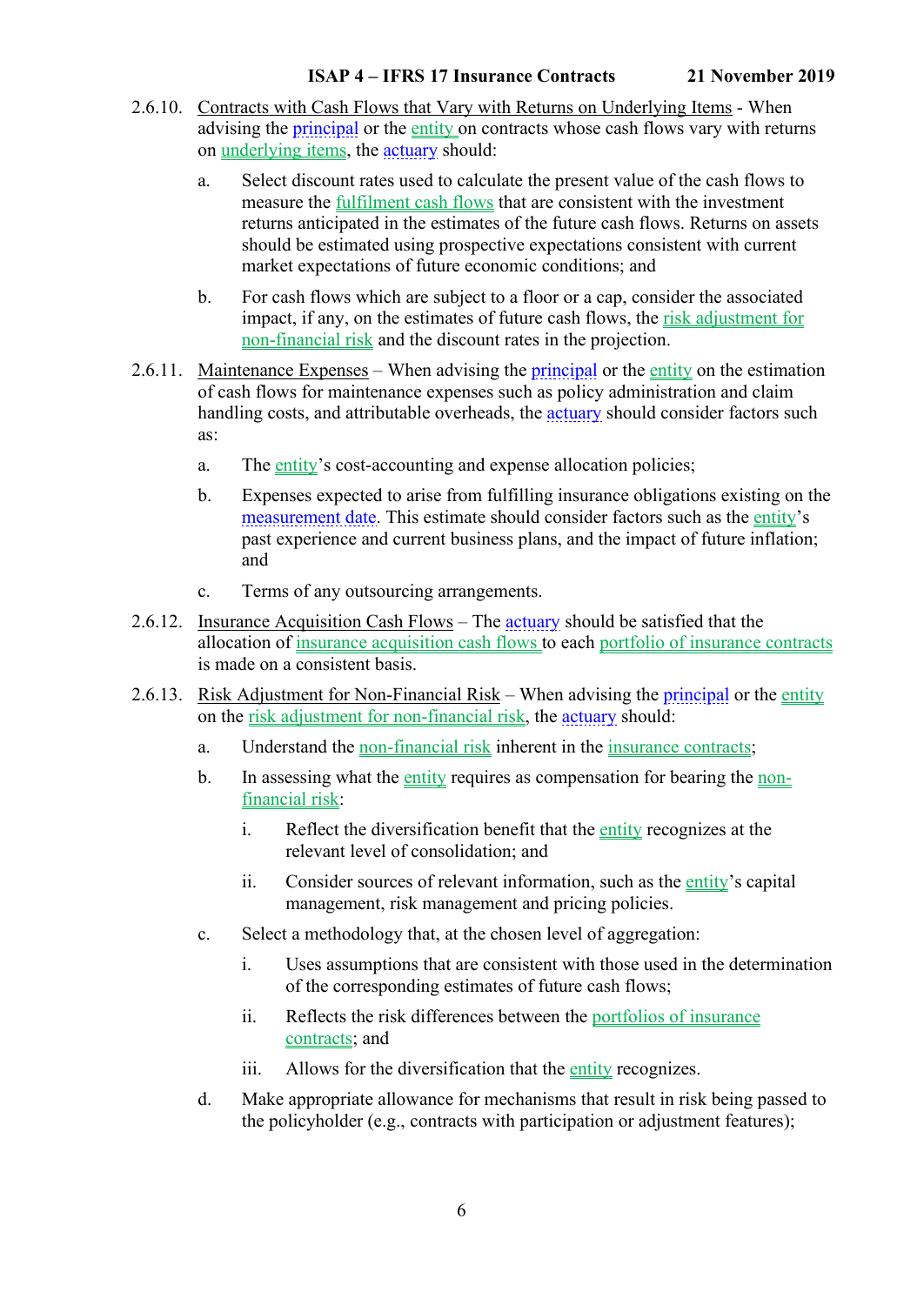- e. Consider whether the difference between the total of the calculated gross risk adjustment for non-financial risk and the total of the ceded risk adjustment for non-financial risk fairly reflects the compensation that the entity requires for bearing the uncertainty of its net exposure; and
- <span id="page-12-2"></span>f. When advising on the confidence level disclosure required by [IFRS](https://www.actuaries.org/IAA/Documents/CTTEES_ASC/ISAPs_Glossary_Terms/IFRS17.html) 17, where risk adjustment for non-financial risk has not been determined using a confidence level approach, consider:
	- i. The ability to diversify non-financial risk over the entity's consolidated business; and
	- ii. The inherent uncertainty in the translation to a confidence level and the need to describe such uncertainty in the [report.](https://www.actuaries.org/IAA/Documents/CTTEES_ASC/ISAPs_Glossary_Terms/Report.html)
- <span id="page-12-1"></span>2.6.14. Aggregation and Contractual Service Margin (CSM) – The [actuary](https://www.actuaries.org/IAA/Documents/CTTEES_ASC/ISAPs_Glossary_Terms/Actuary.html) should treat the processes of:
	- a. Identification of portfolios of insurance contracts;
	- b. Allocation of individual insurance contracts into portfolios of insurance contracts, and division of each portfolio of insurance contracts into groups of insurance contracts;
	- c. Treatment of the loss component on onerous contracts;
	- d. Determination of the coverage units; and
	- e. Roll forward of the CSM

as being subject to  $\frac{ISAP}{I}$  paragraph 2.7.<sup>[5](#page-8-3)</sup> or 2.8.<sup>[6](#page-8-4)</sup>.

The [actuary](https://www.actuaries.org/IAA/Documents/CTTEES_ASC/ISAPs_Glossary_Terms/Actuary.html) should disclose in the [report](https://www.actuaries.org/IAA/Documents/CTTEES_ASC/ISAPs_Glossary_Terms/Report.html) changes in the above processes, including the rationale for and impact of the changes.

- <span id="page-12-0"></span>**2.7. The Premium Allocation Approach (PAA) –** When advising the [principal](https://www.actuaries.org/IAA/Documents/CTTEES_ASC/ISAPs_Glossary_Terms/Principal.html) or the entity in relation to the use of the PAA for a group of insurance contracts, the [actuary](https://www.actuaries.org/IAA/Documents/CTTEES_ASC/ISAPs_Glossary_Terms/Actuary.html) should:
	- 2.7.1. At initial recognition if the coverage period is longer than one year, consider:
		- a. Differences between the expected patterns of insurance revenue under the [general measurement approach](https://www.actuaries.org/IAA/Documents/CTTEES_ASC/ISAPs_Glossary_Terms/General_Measurement_Approach.html) and under the PAA;
		- b. Differences between the expected timing of cash flows under the [general](https://www.actuaries.org/IAA/Documents/CTTEES_ASC/ISAPs_Glossary_Terms/General_Measurement_Approach.html)  [measurement approach](https://www.actuaries.org/IAA/Documents/CTTEES_ASC/ISAPs_Glossary_Terms/General_Measurement_Approach.html) and the insurance revenue under the PAA, resulting in different adjustments for the time value of money; and
		- c. Whether future assumption changes under the [general measurement approach](https://www.actuaries.org/IAA/Documents/CTTEES_ASC/ISAPs_Glossary_Terms/General_Measurement_Approach.html) would render the simplification invalid

when assessing whether material differences between the respective carrying amounts of the liabilities for remaining coverage under the PAA and the [general](https://www.actuaries.org/IAA/Documents/CTTEES_ASC/ISAPs_Glossary_Terms/General_Measurement_Approach.html)  [measurement approach](https://www.actuaries.org/IAA/Documents/CTTEES_ASC/ISAPs_Glossary_Terms/General_Measurement_Approach.html) are reasonably expected to arise;

- 2.7.2. Assess whether insurance contracts in the group have a significant financing component, advise the [principal](https://www.actuaries.org/IAA/Documents/CTTEES_ASC/ISAPs_Glossary_Terms/Principal.html) or the entity, and measure the liability accordingly;
- 2.7.3. Be aware of whether the entity has chosen in accordance with [IFRS 17](https://www.actuaries.org/IAA/Documents/CTTEES_ASC/ISAPs_Glossary_Terms/IFRS17.html) to recognize insurance acquisition cash flows as expenses when it incurs those costs and determine the liability in accordance with the entity's choice;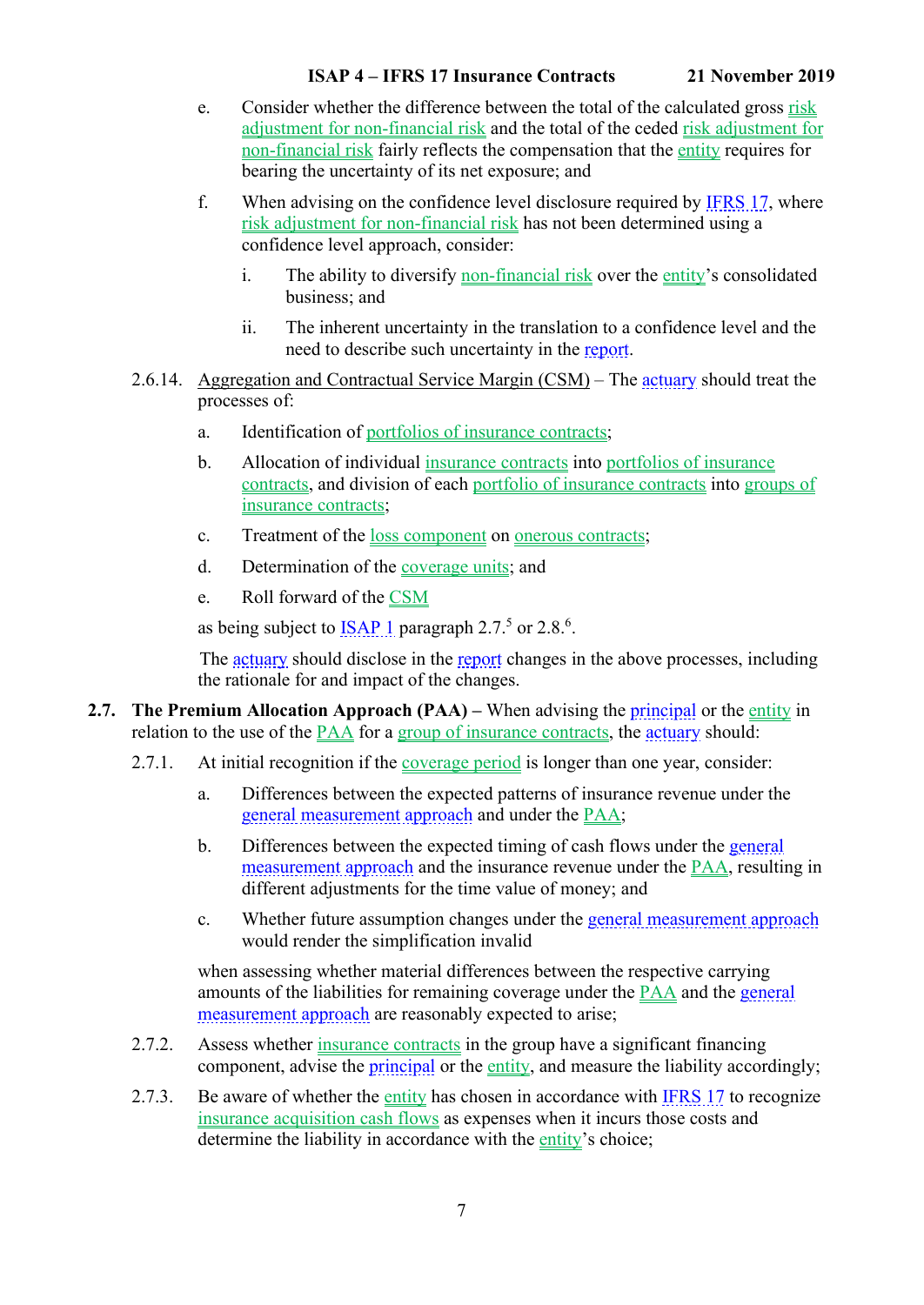- 2.7.4. Be aware of whether the entity has chosen to reflect the time value of money and the effect of financial risk, when not required to do so, and determine the liability in accordance with the entity's choice; and
- 2.7.5. Consider whether facts and circumstances indicate that the group of insurance contracts is or has become onerous and advise the [principal](https://www.actuaries.org/IAA/Documents/CTTEES_ASC/ISAPs_Glossary_Terms/Principal.html) or the entity accordingly.
- <span id="page-13-0"></span>**2.8. The Variable Fee Approach** – In using the [variable fee approach,](https://www.actuaries.org/IAA/Documents/CTTEES_ASC/ISAPs_Glossary_Terms/Variable_Fee_Approach.html) the [actuary](https://www.actuaries.org/IAA/Documents/CTTEES_ASC/ISAPs_Glossary_Terms/Actuary.html) should apply the guidance in paragraph [2.6.](#page-8-1), except for 2.6.6. (Reinsurance Contracts Held) and 2.6.7. (Reinsurance Contracts Issued), as the [variable fee approach](https://www.actuaries.org/IAA/Documents/CTTEES_ASC/ISAPs_Glossary_Terms/Variable_Fee_Approach.html) does not apply to reinsurance.

### <span id="page-13-1"></span>**2.9. Financial Statement Presentation and Disclosure**

- 2.9.1. Where the information provided by the [actuary](https://www.actuaries.org/IAA/Documents/CTTEES_ASC/ISAPs_Glossary_Terms/Actuary.html) will be used in financial statement presentation and disclosure:
	- a. The [actuary](https://www.actuaries.org/IAA/Documents/CTTEES_ASC/ISAPs_Glossary_Terms/Actuary.html) should provide the related information needed to comply with the relevant presentation and disclosure requirements of [IFRS 17](https://www.actuaries.org/IAA/Documents/CTTEES_ASC/ISAPs_Glossary_Terms/IFRS17.html) and the entity's [accounting policies;](https://www.actuaries.org/IAA/Documents/CTTEES_ASC/ISAPs_Glossary_Terms/Accounting_Policies.html) and
	- b. If the [actuary](https://www.actuaries.org/IAA/Documents/CTTEES_ASC/ISAPs_Glossary_Terms/Actuary.html) becomes aware that such information is used in the presentations and/or disclosures incorrectly or inappropriately, the [actuary](https://www.actuaries.org/IAA/Documents/CTTEES_ASC/ISAPs_Glossary_Terms/Actuary.html) should discuss and report these issues to the [principal.](https://www.actuaries.org/IAA/Documents/CTTEES_ASC/ISAPs_Glossary_Terms/Principal.html)
- <span id="page-13-3"></span>2.9.2. In providing advice on the disclosures of reconciliations where the order of calculations alters the information disclosed, the [actuary](https://www.actuaries.org/IAA/Documents/CTTEES_ASC/ISAPs_Glossary_Terms/Actuary.html) should apply a consistent order of calculation across all reconciliations and from period to period, or disclose any change, including the rationale for and impact of the change, in the [report.](https://www.actuaries.org/IAA/Documents/CTTEES_ASC/ISAPs_Glossary_Terms/Report.html)
- <span id="page-13-2"></span>**2.10. Transition** – When advising the [principal](https://www.actuaries.org/IAA/Documents/CTTEES_ASC/ISAPs_Glossary_Terms/Principal.html) or the entity on whether a full retrospective application of [IFRS 17](https://www.actuaries.org/IAA/Documents/CTTEES_ASC/ISAPs_Glossary_Terms/IFRS17.html) at transition is impracticable, the [actuary](https://www.actuaries.org/IAA/Documents/CTTEES_ASC/ISAPs_Glossary_Terms/Actuary.html) should take into consideration factors such as:
	- a. The availability and integrity of the past [data](https://www.actuaries.org/IAA/Documents/CTTEES_ASC/ISAPs_Glossary_Terms/data.html) that are required to determine the fulfilment cash flows;
	- b. The availability and integrity of information on past products;
	- c. The availability, without the benefit of hindsight, of sufficient [data](https://www.actuaries.org/IAA/Documents/CTTEES_ASC/ISAPs_Glossary_Terms/data.html) to determine the initial assumptions and subsequent changes that the entity would have adopted over the lifetime of the insurance contracts;
	- d. The method that would have been used to adjust past known interest rates to achieve the rates that reflect the characteristics of the insurance contracts; and
	- e. The difficulty, without the benefit of hindsight, in evaluating the past risk adjustment for non-financial risk and the entity's use of discretion.